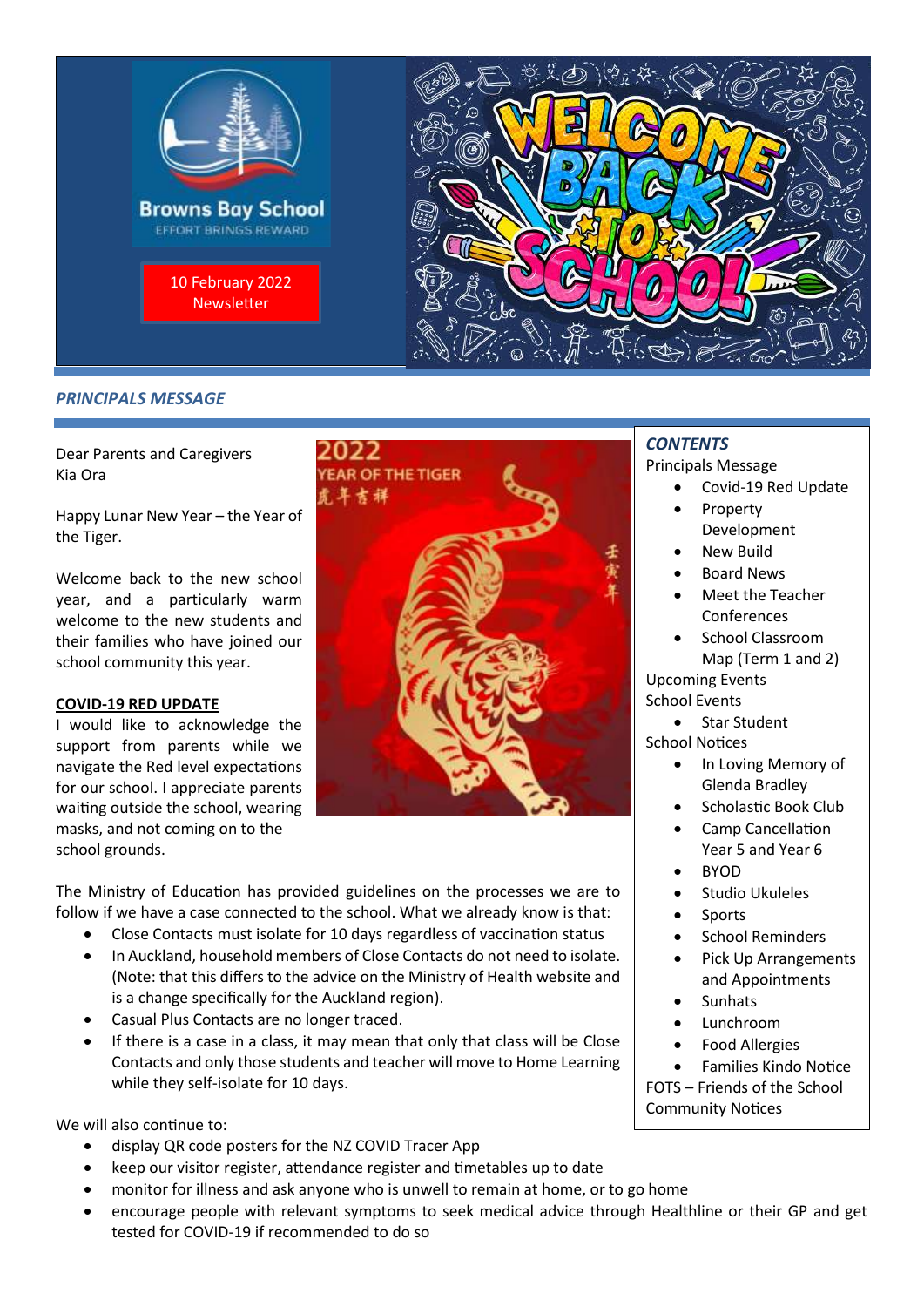- reinforce the importance of good hand washing practice
- reinforce wearing masks for Year 4 to 6 students, and any person coming on site
- regularly clean all areas of our school
- restrict access to the school to Essential persons only

#### **PROPERTY DEVELOPMENT**

Over the holiday break we have had a busy time on the school site with projects completed in readiness for the start of the year.

#### Room 20 and 21.

These rooms have had roof leaks repaired, ceiling and walls painted, and wall linings replaced. The final autex wall lining will be installed in a few weeks on a weekend.

#### Air Conditioning

Air conditioning units have been updated in the Office and Administration blocks and installed in the Hall area.

#### Boiler Room

The boiler was removed from the school late last year. The coal shed and boiler room have been lined and shelved to be used as a storage area.

#### Room 1 to 7 Development

We are still waiting on the canopy over the deck. The company constructing the canopy have a significant backlog of jobs due to the restrictions last year.

#### Pool Redevelopment

The swimming pool shed is being rebuilt by the Ministry of Education (artist impression shown on the right).

The school is developing this area with a shade sail and bench seats.

The PE shed has been demolished and a site is being set for a new shed.

#### **NEW BUILD**

The New Build, consisting of 12 classrooms, has continued construction over the holidays. The Woodview Team have been completing the roof install and joinery for the walls.



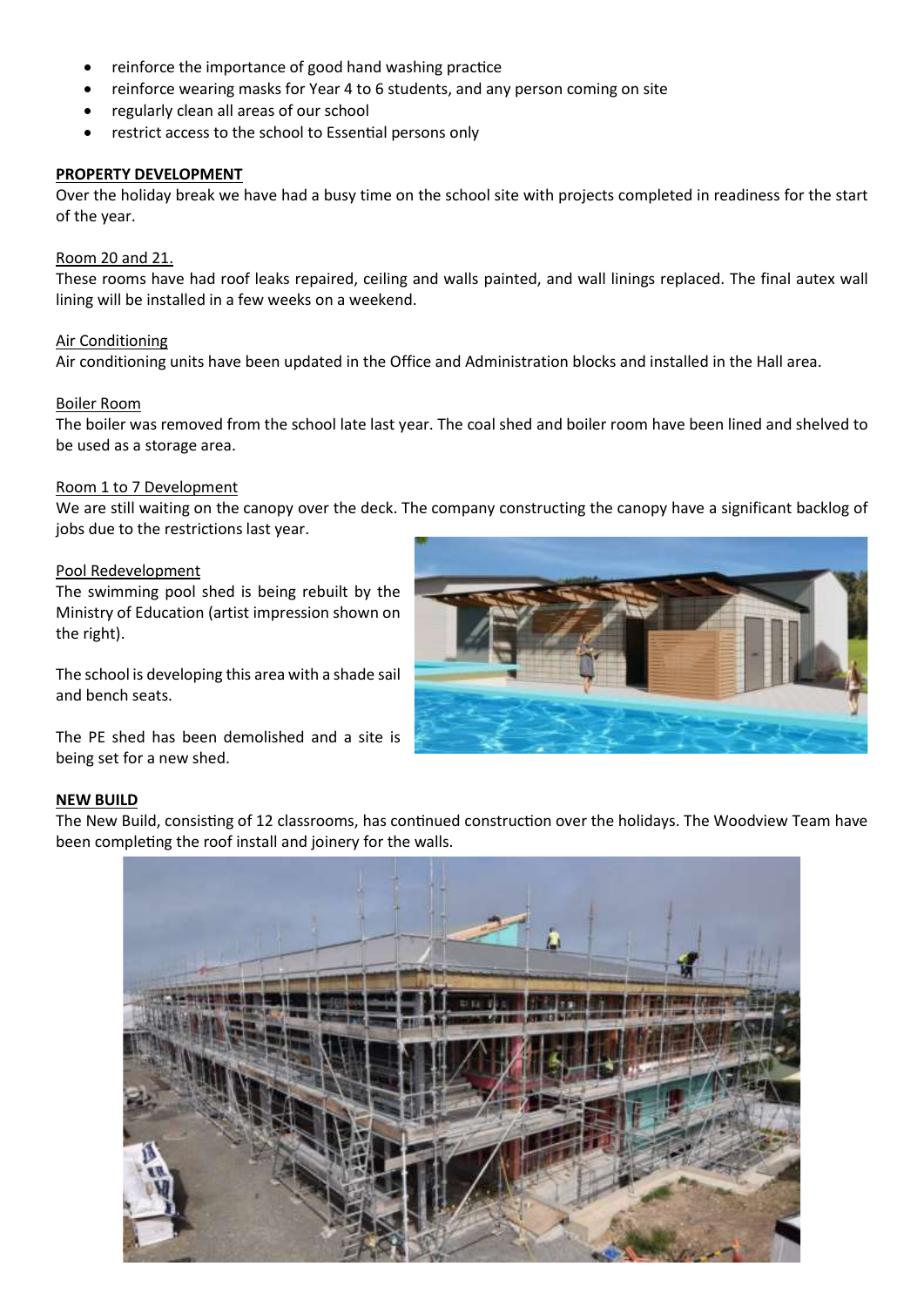## **BOARD NEWS**

Our previous Board Chair, Daniel Smith, has stood down from the Board as the family have moved up North. I would like to acknowledge Daniel`s leadership of the Board over the past two years in a busy time for the school with the Property Development.

Stacey Strang is our Interim Chair until our meeting on 24 February. This meeting will be a Zoom meeting beginning at 6.30pm. If you would like to attend the Zoom meeting, please email [peterm@brownsbay.school.nz](mailto:peterm@brownsbay.school.nz) before Monday 21 February 3pm.

#### **MEET THE TEACHER CONFERENCES**

Parent Teacher Conferences for the start of the school year will be held on Thursday 10 February and Wednesday 16 February from 3.15pm to 7.30pm each night.

The purpose of this conference is for parents to share information with the teacher about their child, and for the teacher to talk about how the class is organised for the year. Each conference is 15 minutes long, yet this will also include a transition time so please plan for a 10-minute interview.

We ask that you please:

- Wear masks and sit at an appropriate distance from the teacher
- Only have ONE family at a time in the classroom
- Leave the school grounds promptly after the interview (it is not a time to play on the playground)
- Be socially distant from other families if waiting outside

### **SCHOOL CLASSROOM MAP (TERM 1 AND 2)**

The classroom numbers have been re-arranged in preparation for the New Build so you may notice that rooms from 15 and above will be out of sequence. The room numbers are shown in the map below.

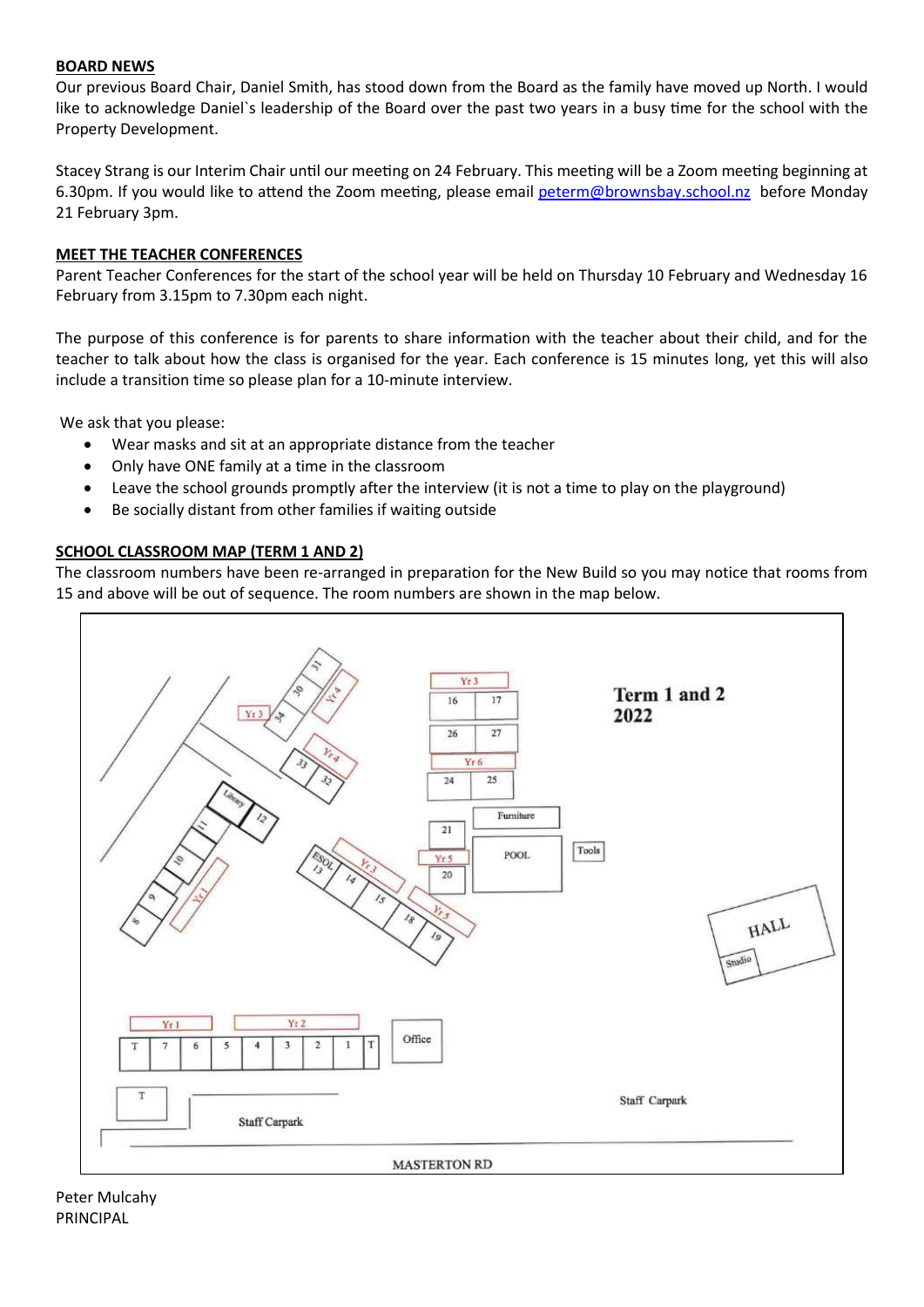#### *UPCOMING EVENTS*

Thursday 10 February – Meet the Teacher Conferences Wednesday 16 February – Meet the Teacher

Conferences Thursday 24 February - BOT Meeting – 6.30pm - Zoom Thursday 14 April - Teacher Only Day (school closed)

### *SCHOOL EVENTS*

#### **STAR STUDENT**

#### **CONGRATULATIONS!**

We want to congratulate William for achieving four Merits and an Excellence towards NCEA level 1 Maths in 2021. His dedication, perseverance and hard work through his Te Kura studies has certainly paid off.

All the very best for this year William.

## *SCHOOL NOTICES*

#### **IN LOVING MEMORY OF GLENDA BRADLEY**

It is with great sadness that we let our school community know of the passing of one of our much-loved past staff members, Glenda Bradley.

Glenda passed away last Wednesday morning. Glenda taught at Browns Bay School for 20 years as a Classroom Teacher, Team Leader, Sports Co-ordinator, and Curriculum Leader. She retired at the end of 2017.

Our thoughts are with Glenda's family at this very sad time.

# **SCHOLASTIC BOOK CLUB**



Parents wanting to order scholastic books, to do so online by Friday 18 February.

There will be no cash orders at school. Online book orders: [www.scholastic.xo.nz/LOOP](http://www.scholastic.xo.nz/LOOP)

Magazine Issue 1 went out this week.

#### **CAMP CANCELLATION – YEAR 5 AND YEAR 6**

After much consideration, we have made the decision to cancel our Year 5 and Year 6 overnight camps due to be held later this term.

We have made this decision in light of the current and pending situation around the Omicron virus outbreak.

We appreciate that there will be some disappointed students – however we need to put the health and safety of our students and staff as a priority.

We will look to replace these camps with some further EOTC experiences for our Year 5 and Year 6 students later in the year if the situation allows us to do so.



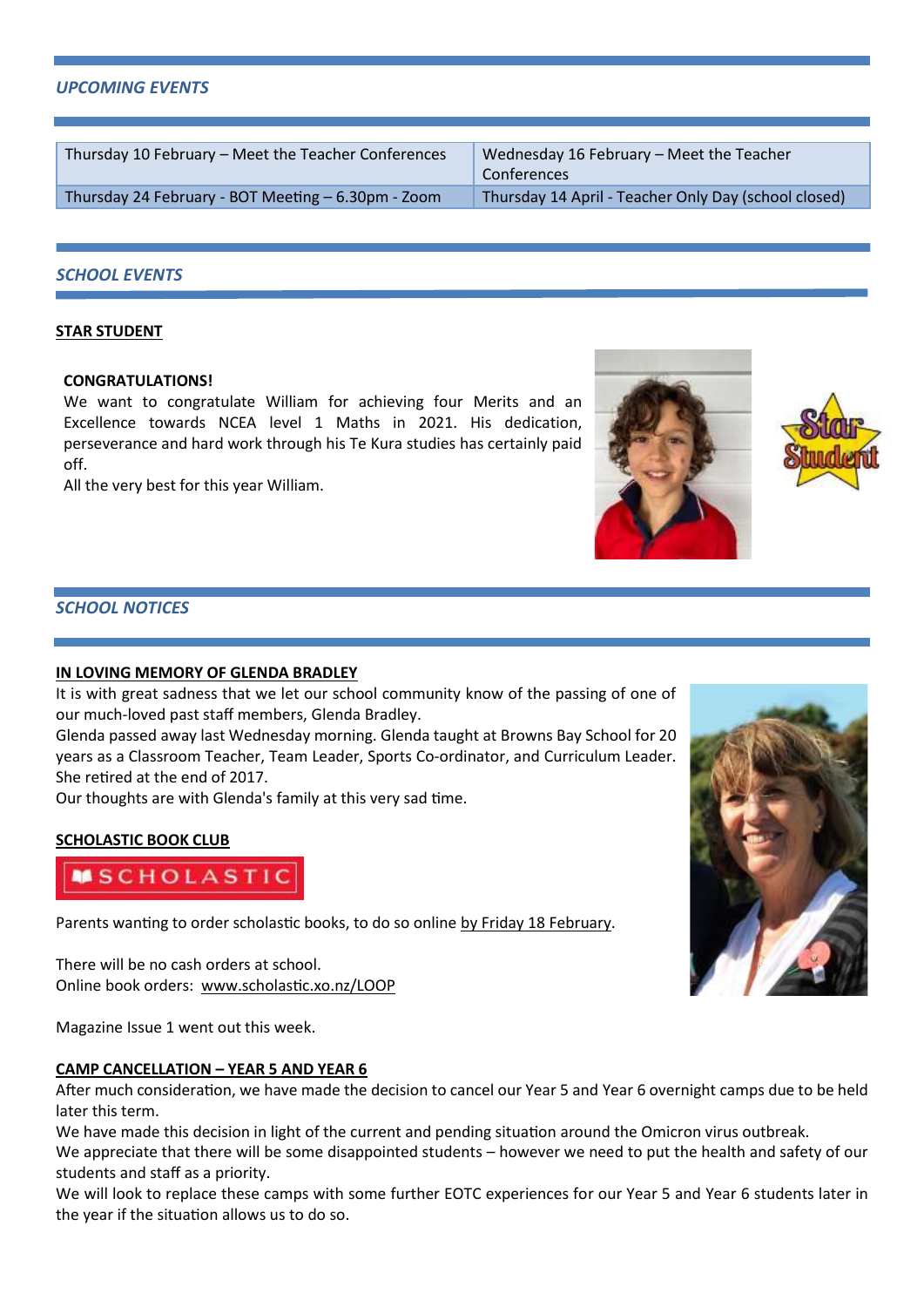**BYOD**



**STUDIO UKULELES**

BYOD – is operational in our Year 4-6 classrooms. All information about BYOD can be found on our school website on<https://www.brownsbay.school.nz/index.php/teaching-learning/elearning> The FAQ on this page can be very useful.

Classroom teachers will be able to answer most questions around the use of devices, however, you can also contact Cherie Bibbie with specific question[s cherieb@brownsbay.school.nz.](mailto:cherieb@brownsbay.school.nz)



Many of our Studio ukuleles were lent out last year, to enable students to practise at home…unfortunately they haven't returned. If you have a coloured ukulele that looks like it really wants to come back to the Studio, please drop it into the office – we would so like to have all our ukuleles back for classes to use. Thank you, Karen Warren.

# **SPORTS**

During the year students will be given the chance to join various sports teams. These are advertised in our daily notice that goes to all classes. Information and registration are generally online through our school website.

Information has already been advised with regards to Miniball / Basketball and Splash Polo (Flippaball) – these sports start very early in the school term and registrations close tomorrow, Friday 11 February at 9am.



North Harbour Waterpolo are running Splash Polo Clinics this Sunday 13 February for all ages Years  $2-6$ . This is a great chance to have some game time and know what splash polo is about prior to games commencing the following week. Register here for clinic's[: https://forms.gle/j7DewusUyPbrvyUG7](https://forms.gle/j7DewusUyPbrvyUG7)

They will also be running a 2022 Coaching Course on Wednesday 16 February. This is a great session for all new and current coaches and managers, as well as any parents who may be interested. Register here:<https://www.sporty.co.nz/viewform/194326>

# **SCHOOL REMINDERS**

# PICK UP ARRANGEMENTS AND APPOINTMENTS

We are asking that parents please discuss pick up arrangements with their child/children and make a plan before school. The School Office has been experiencing a high volume of calls and are struggling to get messages to children. Classes are spending more time outside. Also, if doctors/dentist appointments etc can be made outside of school hours, this would be helpful though we understand that this is not always possible. Please email the class teacher in advance.

# SUNHATS

Sunhats are compulsory for all children for Term 1 2022. It is also recommended that sunscreen be put on your child each day. Students may also wear sunglasses.

# LUNCHROOM

The lunchroom will continue to open on Monday, Wednesday and Fridays. Orders through Kindo only. Ezlunch will also continue to operate on those days and Subway will continue on a Thursday.

# FOOD ALLERGIES

We have a group of children who can react seriously to various foods. PEANUTS and TREE NUTS

are two such foods. Severe allergies present a considerable challenge to schools, children, and families. Symptoms can cause significant health problems for allergic students. We encourage parents to monitor the food that is placed in your child`s lunchbox. We would appreciate you not including those items if possible.





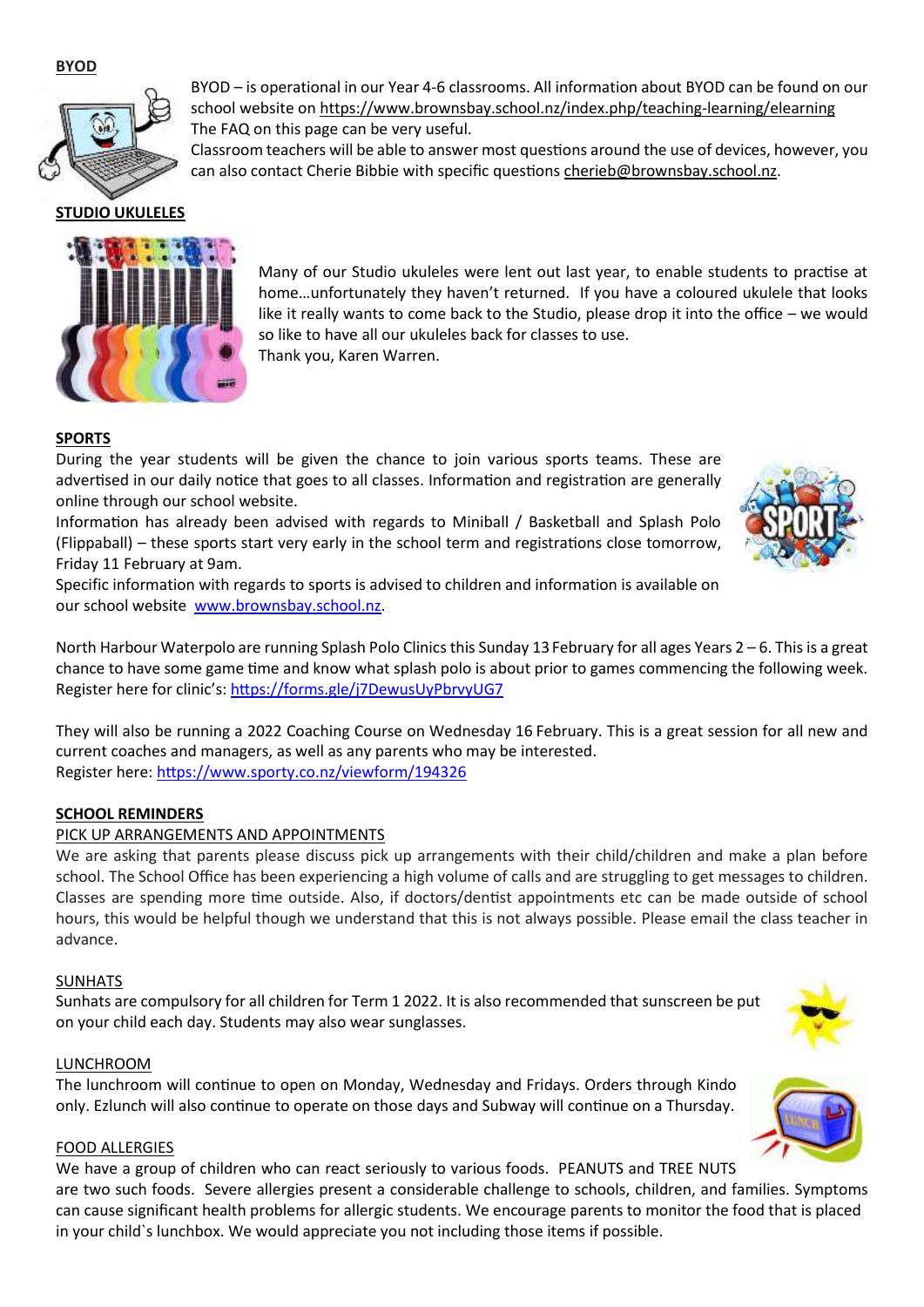#### **FAMILIES KINDO NOTICE**

All school payments can be made through your myKindo account. You can pay via POLi or bank transfer (no fees) or with Visa,





Mastercard, American Express, UnionPay (fees apply). Add regular top-ups if you'd like, then allocate to payments when you're ready, or just pay as you go. Go to [www.mykindo.co.nz o](https://kindo.us4.list-manage.com/track/click?u=06240eebfd36dec7bd46c5100&id=178b9f5d61&e=0d64d3b305)r via the link on our school website.



访问support.mykindo.co.nx或与Kindo帮助台<br>0508 454 636的友好员工交谈,或发送电子邮件型 helio@mykindo.co.nz 非周末上午8点至下午4点。



support.mylundo.co.ns를 뭉문하시거나 Kindo<br>별프 데스크 0500 454 636번으로 연락 또는<br>hellogmykindo.co.nz로 이백일을 보내주십시오. 학기 중 수업일 오전 8시에서 오후 4시까지 이용 가능합니다.



# *FOTS – Friends of the School*

#### **CURIOUS ABOUT FOTS?**

#### ● **What is FOTS?**

Formerly known as the PTA, we are a registered charity made up of parents/caregivers who volunteer their time to raise funds for Browns Bay School and help connect our School Community through events.

#### ● **How is FOTS managed?**

We have an Executive Committee that leads the group which is voted in at our AGM each March for a 1-year term.

#### ● **How often does FOTS meet?**

Once a month, currently Thursday nights at 7pm in the staff room (dates TBA).

# • **Who goes to meetings?**

Parents/caregivers of Browns Bay School children and members of Browns Bay Schools' Senior Leadership Team. It's a great way to learn more about the school and meet other parents/caregivers.

#### ● **What happens at the meetings?**

The meetings are chaired by the FOTS President who follows an Agenda of items. There's always an interesting report from the Principal, Peter Mulcahy, and we discuss our fundraising progress and event planning for the Term.

● **If I come to a FOTS meeting, will I be expected to start organising something right away?** 

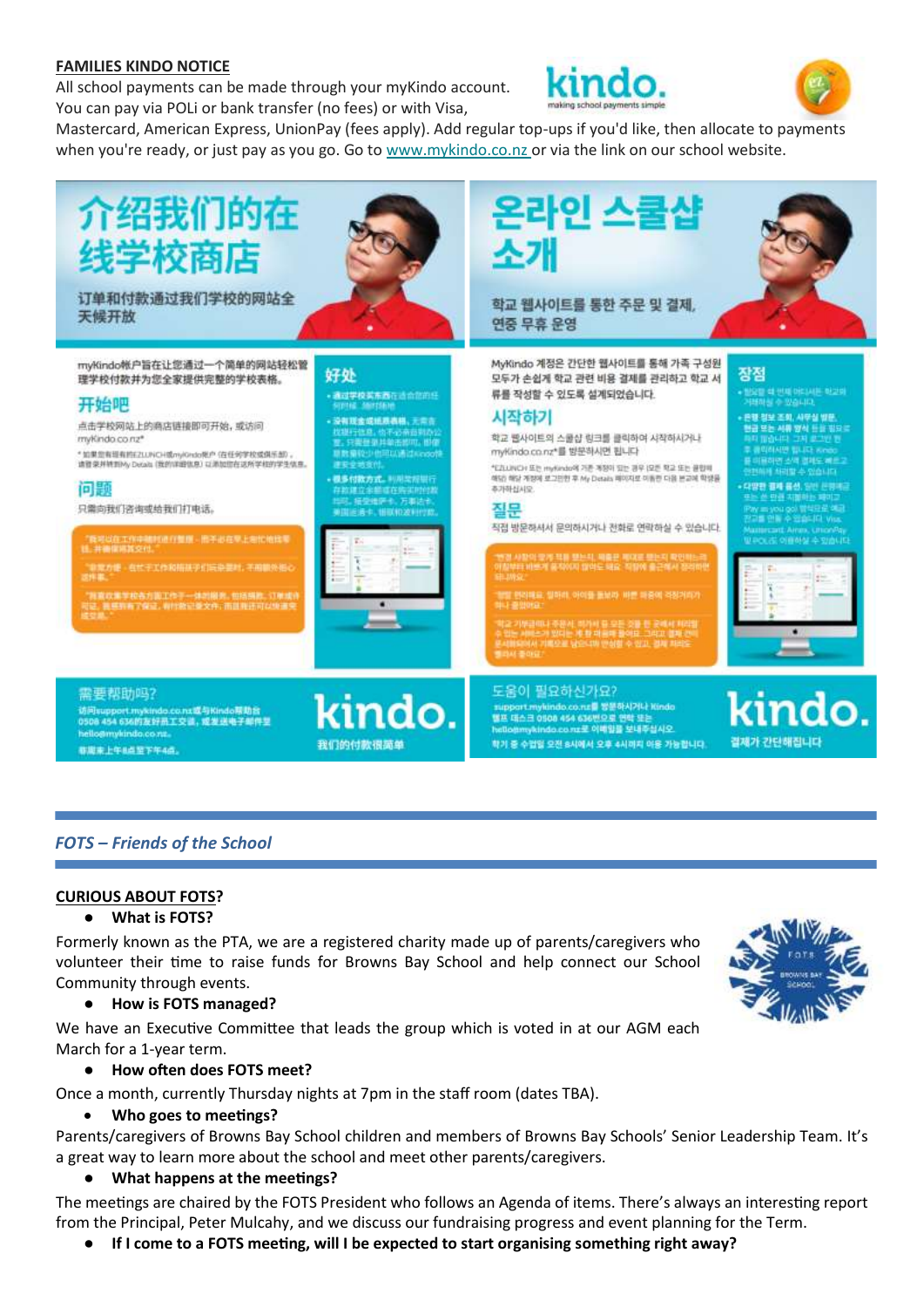No one expects you to sign up to something on the spot unless you really want to of course!

# ● **Can I join FOTS without attending meetings?**

Yes. Volunteering on FOTS activities can be completed by email and phone. You are welcome to be sent a copy of the meeting minutes, if requested.

# ● **How much of my time will FOTS take?**

Whatever is realistic for you! Every little bit of help makes a difference. You might help coordinate one event or choose to do more. Most of our volunteering can fit around commitments to work and family.

# ● **Will I have to work with a large committee?**

No. FOTS activities are managed by smaller sub-committees of 2-5 people. This keeps things manageable; the tasks are shared as a team, and you get the opportunity to volunteer alongside others. Some great friendships have formed from FOTS volunteers working together.

● **How do I find out more?** Please email the FOTS Secretary Michael at [fots@my.brownsbay.school.nz](mailto:fots@my.brownsbay.school.nz)

If you want to know more, please contact us[: fots@my.brownsbay.school.nz](mailto:fots@my.brownsbay.school.nz)

# **FACEBOOK**

Did you know we share a Facebook page with Browns Bay School? For news, photos, updates and event information, search www.facebook.com/Browns-Bay-School-Friends-of-the-School

# *COMMUNITY NOTICES*